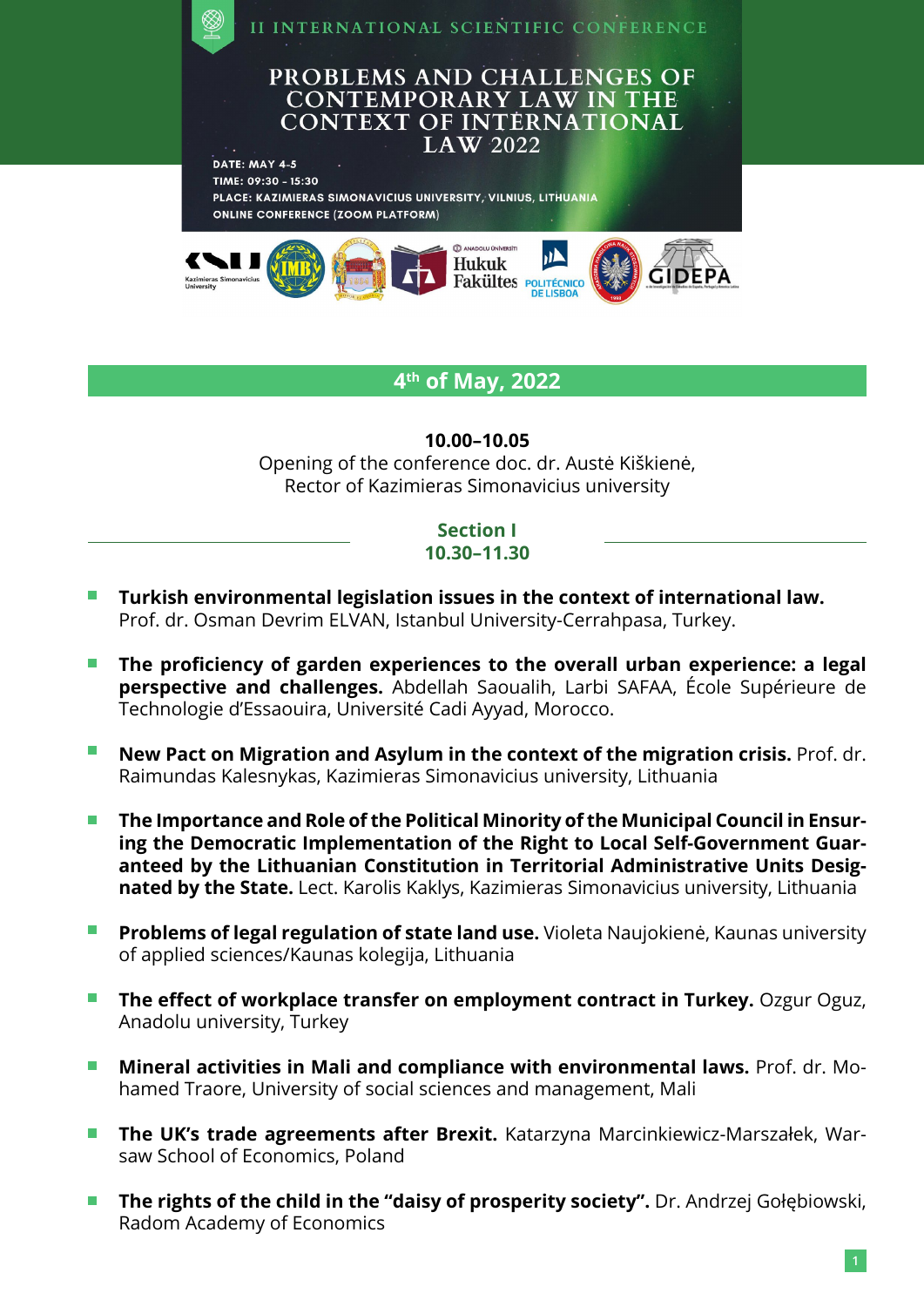## **Section II 11.30–12.30**

- **Implementation of International Law in the face of an armed conflict.** Rafał Taba- $\blacksquare$ ka, Filip Gołębiowski. Radom Academy of Economics, The John Paul II Catholic University of Lublin, Poland
- **Challenges of legal regulation of employment of foreign citizens in Lithuania.**   $\Box$ Violeta Naujokienė, Kaunas university of applied sciences/Kaunas kolegija, Lithuania
- **Expression of legal social responsibility in business organizations.** Regina Andriu- $\Box$ kaitiene, Lithuanian Sports University
- **Legal Challenges and Overtourism, Faculty of Bioeconomy Development.**  $\Box$  . Rasa Pranskūnienė, Vytautas Magnus University, Lithuania
- **Sustainable involvement and legal issues on socially responsible behavior of**   $\blacksquare$ **tourists.** Youssef Makloul, Jaouad Chaabt, Rasa Pranskunienė, Youssef Makloul, National School of Trade and Management of Marrakech, Cadi Ayyad University, Morocco, Jaouad Chaabt, Faculty of Legal, Economic and Social Sciences of Marrakech, Cadi Ayyad University, Morocco, Rasa Pranskuniene, Faculty of Bioeconomy Development, Vytautas Magnus University, Lithuania
- **Problems of regulating the procedural definition of legal persons as subjects of**   $\mathcal{L}_{\mathcal{A}}$ **administrative responsibility.** Doc. dr. Sigita Šimbelytė, Kazimieras Simonavicius university, Lithuania
- **Consumer Rights Protection: the Dichotomy of the Public Interest.** Lect. Ramūnas Jucevičius, Kazimieras Simonavicius university, Lithuania
- **Karo ir nepaprastosios padėties lyginamoji analizė: Lietuvos teisės iššūkiai. The State** Prof. dr. Ryšardas Burda, Kazimiero Simonavičiaus universitetas, Lietuva

**Break 12.30–13.00**

**Section III 13.00–14.00**

- $\mathcal{L}_{\mathcal{A}}$  . **The CAP and climate change mitigation: new initiatives.** Daiva Makutėnienė, Vytautas Magnus University, Lithuania
- **The notion of consumer in the current law of the European Union.** Acedo Penco,  $\sim 10^{-11}$ Angel, Universidad De Extremadura, Spain
- **Extinction of alimony due to lack of relationship between the parent and the The Co child.** Cintora Egea, Cristina, Uiniversidad Santo Tomas, Colombia
- **The regulation of telework in Mexico during the Covid-19 pandemic.** De Leon De La  $\overline{\mathcal{A}}$ Garza, Ayde, Universidad Autonoma De Nuevo Leon, Mexico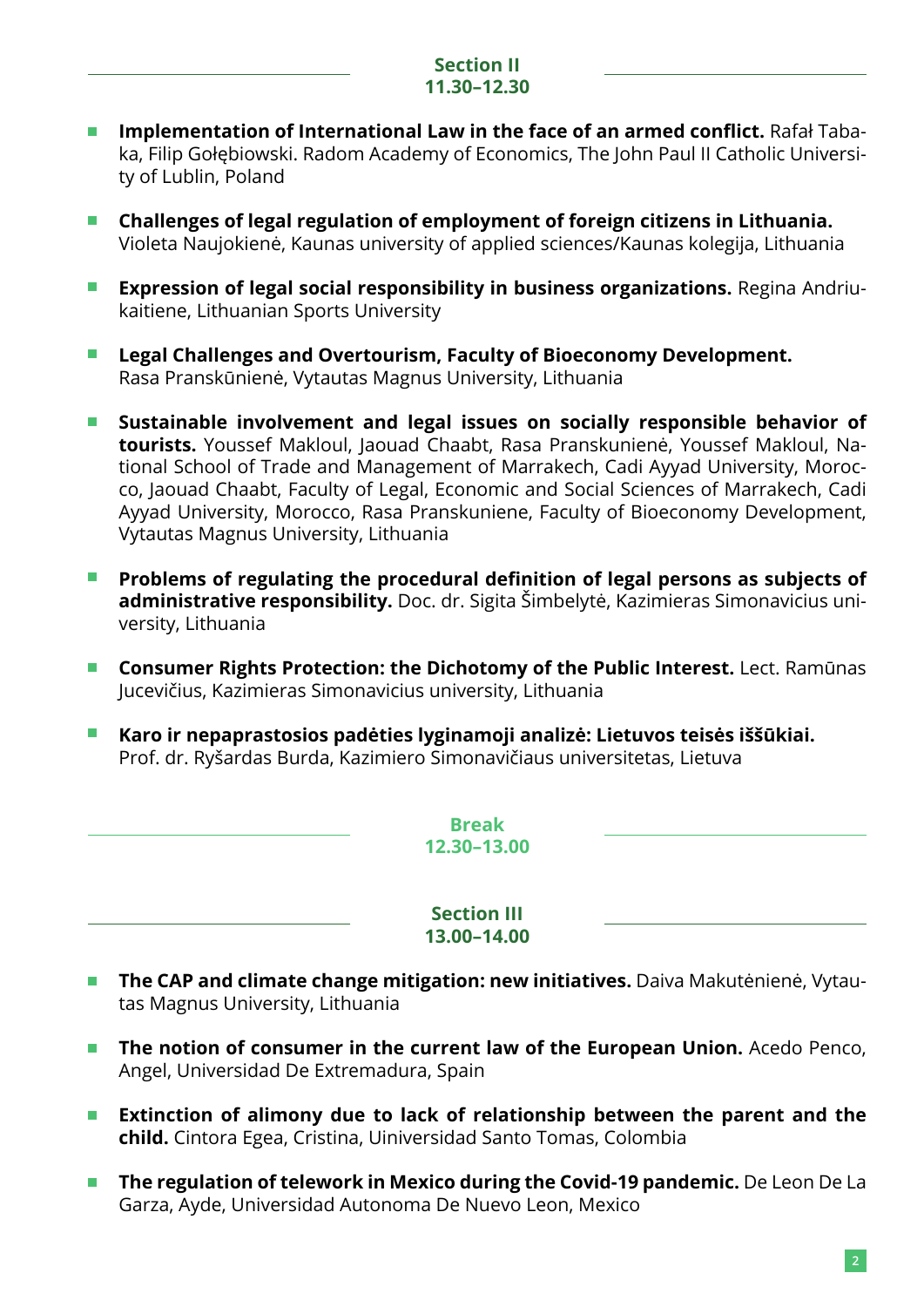- **The Law of Families in Cuba.** Perez Gallardo, Leonardo B., Cuba
- $\mathcal{L}^{\text{max}}$ **Succession right. Its globalization at European level.** Peralta Carrasco, Manuel, Universidad De Extremadura, Spain
- **Reflection on the right to be taken care of from the civil law perspective.** Puentes  $\blacksquare$ Gomez, Anabel, Uversidad De La Habana, Cuba

#### **Section IV 14.00–15.00**

- **Cyberjustice as an important part in family order conflicts.** Quiroga Chapa, Sergio Alejandro, Universidad Autonoma De Nuevo Leon, Mexico
- $\overline{\mathbb{Z}}$ **Patrimonial solvency files: coercive practices and civil liability for illegitimate interference in the right to honor.** Rodenas Cortes, Pedro, Universidad De Extremadura, Spain
- **Assessment of the state of ecosystem services in Lithuania and legal regulation.** Valdemaras Makutėnas, Vytautas Magnus University, Lithuania
- $\overline{\mathbb{Z}}$ **Problems of legal regulation of state land use.** Violeta Naujokienė, Kaunas university of applied sciences/Kaunas kolegija, Lithuania
- **Challenges of wildlife protection regulation.** Dalia Perkumienė, Vytautas Magnus  $\mathbf{L}$ University, Lithuania
- **Legal Challenges of Ensuring the Right to Life,** Olegas Beriozovas, Kazimieras Si- $\mathcal{L}_{\mathcal{A}}$ monavicius university, Lithuania
- **Legal issues related with ensuring of the children right to know their biological parents.** Vytautas Labanauskas, Turiba University, Latvia

# **Panel discussion, closing of the conference 15.00–15.30**

# **5th of May, 2022**

# **Section I**

- **10.00-10.10 Legal regulation of children's protection in the EU.** Lou-Maelle Lematre, ICES university, France
- **10.10–10.20 Legal perspectives of the same sex marriage in Spain.** Susana Mayoral  $\blacksquare$ de Tena, University of Extremadura, Cáceres, Spain
- **10.20–10.30 Legal issues and remarks related with surrogacy: case of Spain.**  $\overline{\mathcal{A}}$ Andrea Padilla Guzmán, University of Extremadura, Cáceres, Spain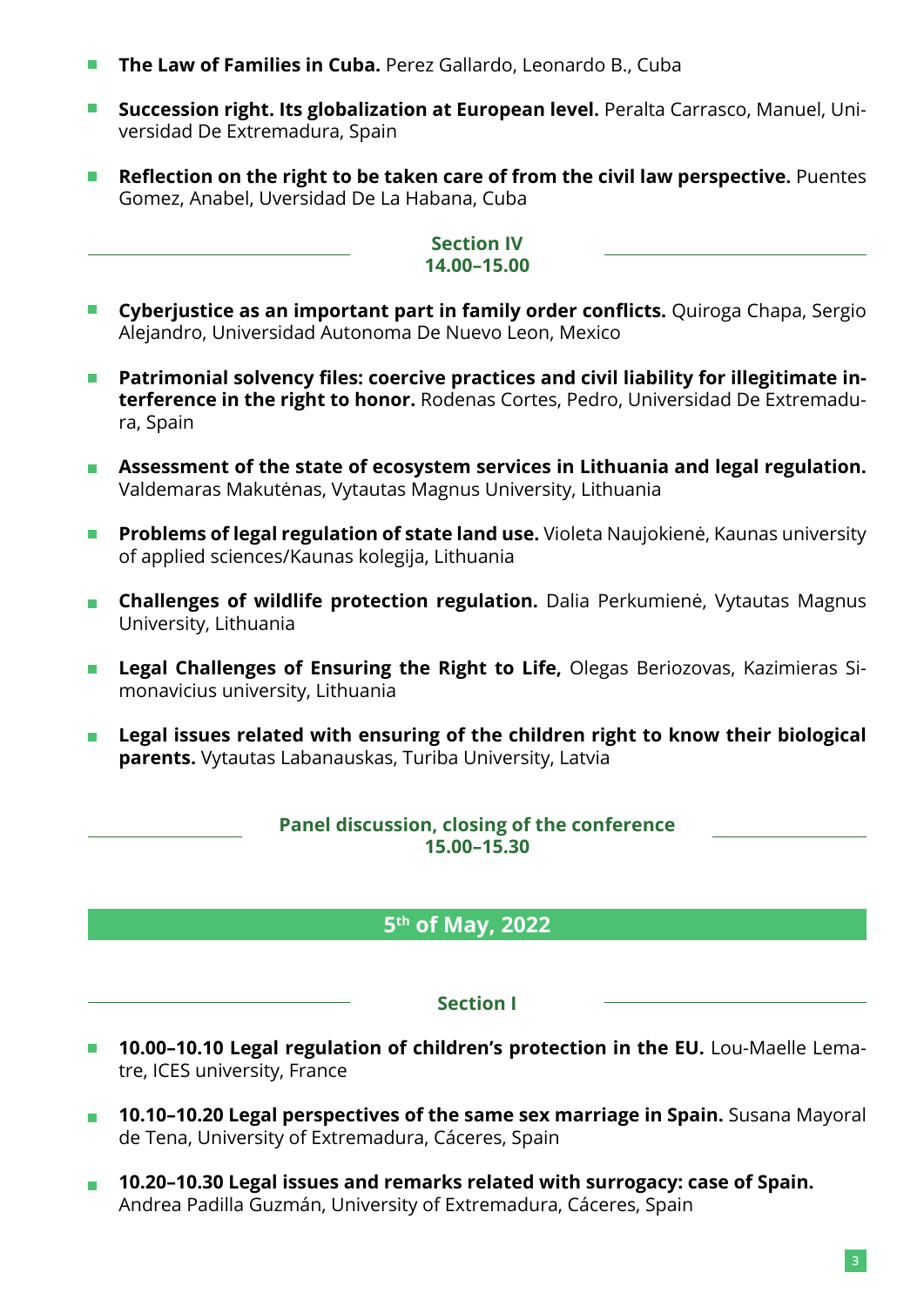- **10.30–10.40 Protection of human rights and the EU Court of justice practice.**   $\overline{\phantom{a}}$ Maximilien Desjeux, ICES university, France
- **10.40–10.50 Legal issues of women's rights protection.** Julia Garbín Lourido, Univer- $\mathcal{L}^{\text{max}}$ sity of Vigo, Spain
- **10.50-11.00 Legal problems of refugee rights regulation.** Laura Lavaud, ICES university, France

## **Section II**

- **11.00-11.10 Ratio of EU citizenship and national citizenship.** Davide Camnasio, University of Milano-Bicocca, Italy
- **11.10–11.20 Legal problems of consumer rights protection.** Mabel Gandoy Carballo,  $\mathcal{L}(\mathcal{A})$ University of Vigo, Spain
- **11.20–11.30 The Right to be Forgotten as a Human Rights.** Yusuf Dursun, Fatih Sul- $\mathcal{L}_{\mathcal{A}}$ tan Mehmet Vakif University, Turkey
- **11.30–11.40 Paveldėjimo santykių teisinio reguliavimo problemos nacionalinėje teisėje Europos Sąjungos teisės kontekste.** Liudmila Legkova, Kazimiero Simonavičiaus universitetas
- $\overline{\mathcal{L}}$ **11.40–11.50 Member States - parties of the Conventions - responsibility for human rights violations.** Hilaire Marchant, ICES university, France
- **11.50–12.00 Duomenų valdytojo nustatymo problematika elektroninėje erdvėje.**  $\overline{\mathcal{L}}$ Dovilė Urnikienė, Kazimiero Simonavičiaus universitetas

#### **Section III**

- **12.00–12.10 Legal Regulation of Working Time in Belarus.** Yauheni Makarau, Vytau- $\Box$ tas Magnus University
- **12.10–12.20 Discrimination in Labour Relations in Republic of Georgia (Sakartve-** $\overline{\mathbb{Z}}$ **lo).** Mariam Kvantaliani, Vytautas Magnus University
- **12.20–12.30 Vaiko globos teisinio reguliavimo problemos.** Neringa Markevičiūtė, Ka-**The Contract** zimiero Simonavičiaus universitetas
- **12.30–12.40 Santuokos pabaigos teisinės pasekmės.** Laura Seržentienė, Kazimiero Simonavičiaus universitetas
- **12.40–12.50 Atlygintinų sutarčių teisinio reglamentavimo aspektai.** Gita Bogužaitė,  $\blacksquare$ Kazimiero Simonavičiaus universitetas
- **12.50–13.00 Faktoringo teisinio reguliavimo aspektai.** Ruslan Liudskij, Kazimiero Si-**The Co** monavičiaus universitetas

**Break 13.00–13.20**